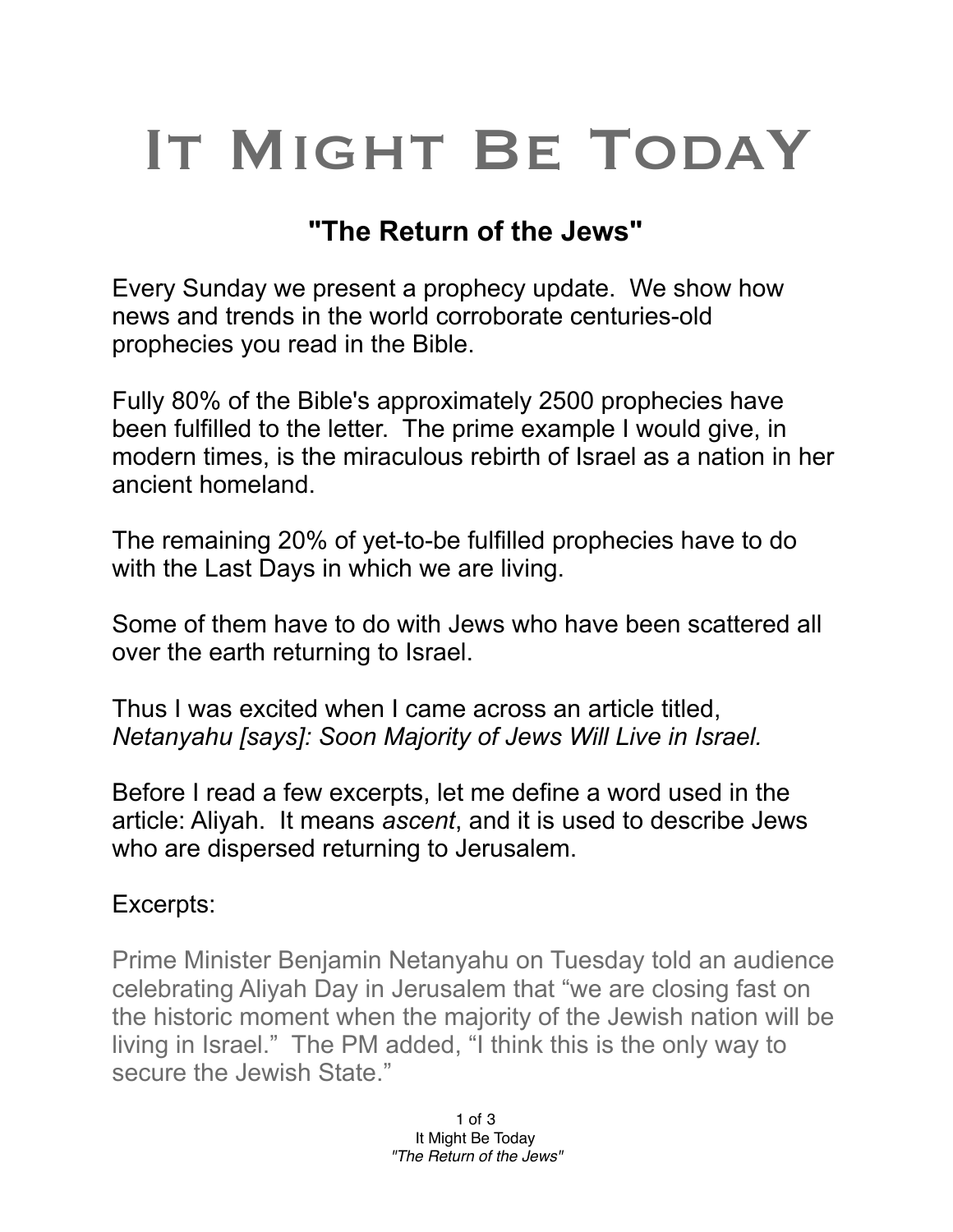Netanyahu noted that Aliyah continues to be a key factor determining Israel's destiny. He pointed out two fundamental reasons for Aliyah: the growing anti-Semitism in several countries, and, most important, "the Zionist fervor." He promised that his government will utilize all its offices to bolster Aliyah.

Former director general of the Ministry of Aliyah and Immigration Absorption, MK Oded Forer (Yisrael Beitenu), said emotionally, "The prayer and hope of 'next year in Jerusalem' is fulfilled in front of our eyes."

http://www.jewishpress.com/news/breaking-news/netanyahu-soon-majority-of-jews-will-live-in-israel/ 2016/11/10/

Another article about the end times and Israel caught my eye. It was titled, *Sanhedrin Asks Putin and Trump to Build Third Temple in Jerusalem.*

## Excerpts:

The Sanhedrin is calling on Russian President Vladmir Putin and US president-elect Donald Trump to join forces and fulfill their Biblically-mandated roles by rebuilding the Jewish Temple in Jerusalem.

Rabbi Hillel Weiss, spokesman for the Sanhedrin, contacted Breaking Israel News to announce that the election of Trump, who has promised to recognize Jerusalem as the capital of Israel, coupled with Putin's expressed desire for the Temple to be rebuilt, prompted the Jewish court to send a letter offering the two the opportunity to act as modern-day Cyrus figures: non-Jewish kings who recognize the importance of Israel and the Temple.

http://www.breakingisraelnews.com/78372/bin-exclusive-sanhedrin-asks-putin-trump-build-third-templejerusalem/#IkqQxq24xUX6KmC6.97